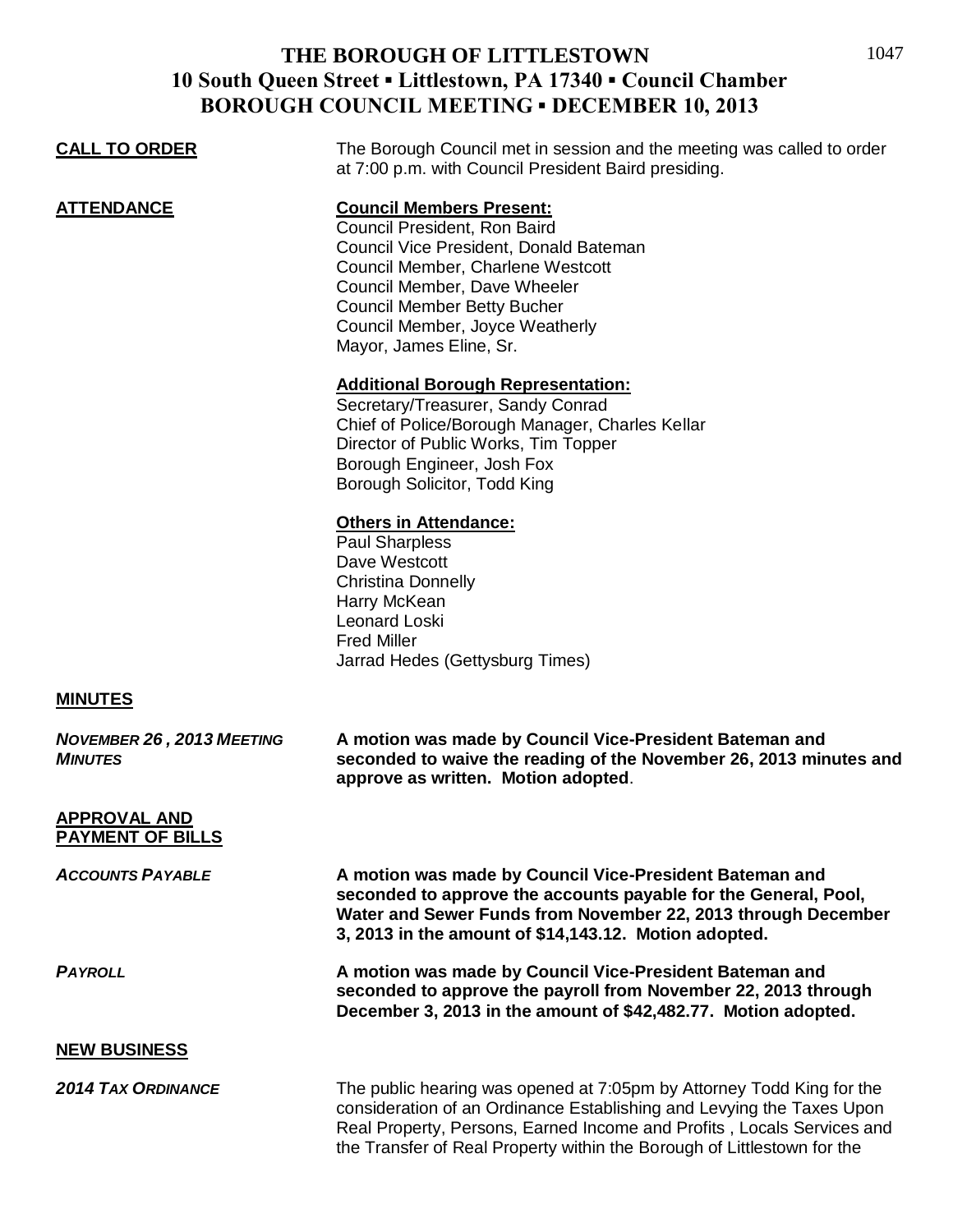## **THE BOROUGH OF LITTLESTOWN 10 South Queen Street ▪ Littlestown, PA 17340 ▪ Council Chamber BOROUGH COUNCIL MEETING ▪ DECEMBER 10, 2013**

|                                                                                             | Fiscal Year 2014. The public was asked for their questions or comments.<br>Public comments were given by Mr. Paul Sharpless in regards to the 1 mill<br>increase for 2014. There is belief that if the budget was reviewed again<br>more cuts could be made and the tax mill could be dropped 1/2 mill<br>making the increase for 2014 a 1/2 mill.                                                                                                                                                                                                                                                                          |
|---------------------------------------------------------------------------------------------|-----------------------------------------------------------------------------------------------------------------------------------------------------------------------------------------------------------------------------------------------------------------------------------------------------------------------------------------------------------------------------------------------------------------------------------------------------------------------------------------------------------------------------------------------------------------------------------------------------------------------------|
|                                                                                             | Hearing to further comments, the public hearing was closed at 7:12pm.                                                                                                                                                                                                                                                                                                                                                                                                                                                                                                                                                       |
|                                                                                             | A motion was made by Council Vice-President Bateman and<br>seconded to adopt an Ordinance Establishing and Levying the Taxes<br>Upon Real Property, Persons, Earned Income and Profits, Locals<br>Services and the Transfer of Real Property within the Borough of<br>Littlestown for the Fiscal Year 2014. Vote 4-2 motion adopted with<br>Council Member Wheeler and Council Member Bucher casting their<br>votes in opposition.                                                                                                                                                                                          |
| <b>RESOLUTION - 2014 BUDGET</b><br><b>FINAL ADOPTION</b>                                    | A motion was made by Council Vice-President Bateman and<br>seconded to adopt a Resolution adopting the Borough of Littlestown<br>2014 budget. Vote 4-2 motion adopted with Council Member Wheeler<br>and Council Member Bucher casting their votes in opposition.                                                                                                                                                                                                                                                                                                                                                           |
| <b>ORDINANCE AMENDING CHAPTER</b><br>70, ARTICLE V, SECTION 70-18<br><b>HYDRANT CHARGES</b> | The public hearing was opened at 7:15pm by Attorney Todd King for the<br>consideration of an Ordinance Amending Chapter 70, Article V, Section<br>70-18 of the Littlestown Borough Code the charges for fire hydrants that<br>are located outside of the Borough. The public was asked for their<br>questions or comments. Public comments were given by Mr. Paul<br>Sharpless in regards to how the quarterly charge of \$55 was figured.<br>Borough Manager Kellar informed Mr. Sharpless that the charge included<br>general maintenance of the hydrants, flushing, administrative time to<br>maintain the hydrants, etc |
|                                                                                             | Hearing to further comments, the public hearing was closed at 7:20pm.                                                                                                                                                                                                                                                                                                                                                                                                                                                                                                                                                       |
|                                                                                             | A motion was made by Council Vice-President Bateman and<br>seconded to adopt an Ordinance Amending Chapter 70, Article V,<br>Section 70-18 of the Littlestown Borough Code Relating to Water<br>Rates and Charges. Motion adopted.                                                                                                                                                                                                                                                                                                                                                                                          |
| <b>RE-APPOINTMENTS</b>                                                                      | A motion was made by Council Vice-President Bateman and<br>seconded to re-appoint the following individuals to the following<br><b>Boards and Commission:</b><br>• Planning Commission:<br>1. Randall Rolls with a term to expire January 1, 2017<br>• Civil Service Commission:<br>1. Tim Mayers with a term to expire December 21, 2016                                                                                                                                                                                                                                                                                   |
|                                                                                             | • Zoning Hearing Board:                                                                                                                                                                                                                                                                                                                                                                                                                                                                                                                                                                                                     |
|                                                                                             | 1. Karen Louey with a term to expire January 1, 2017                                                                                                                                                                                                                                                                                                                                                                                                                                                                                                                                                                        |
| <b>VACANCIES</b>                                                                            | Council President Baird announced that the Borough currently has<br>vacancies on the Vacancy Board, Recreation Board, Planning Commission<br>and Zoning Hearing Board. If anyone is interested in filling any of the<br>vacancies they should submit a letter of interest to the Borough Secretary.                                                                                                                                                                                                                                                                                                                         |